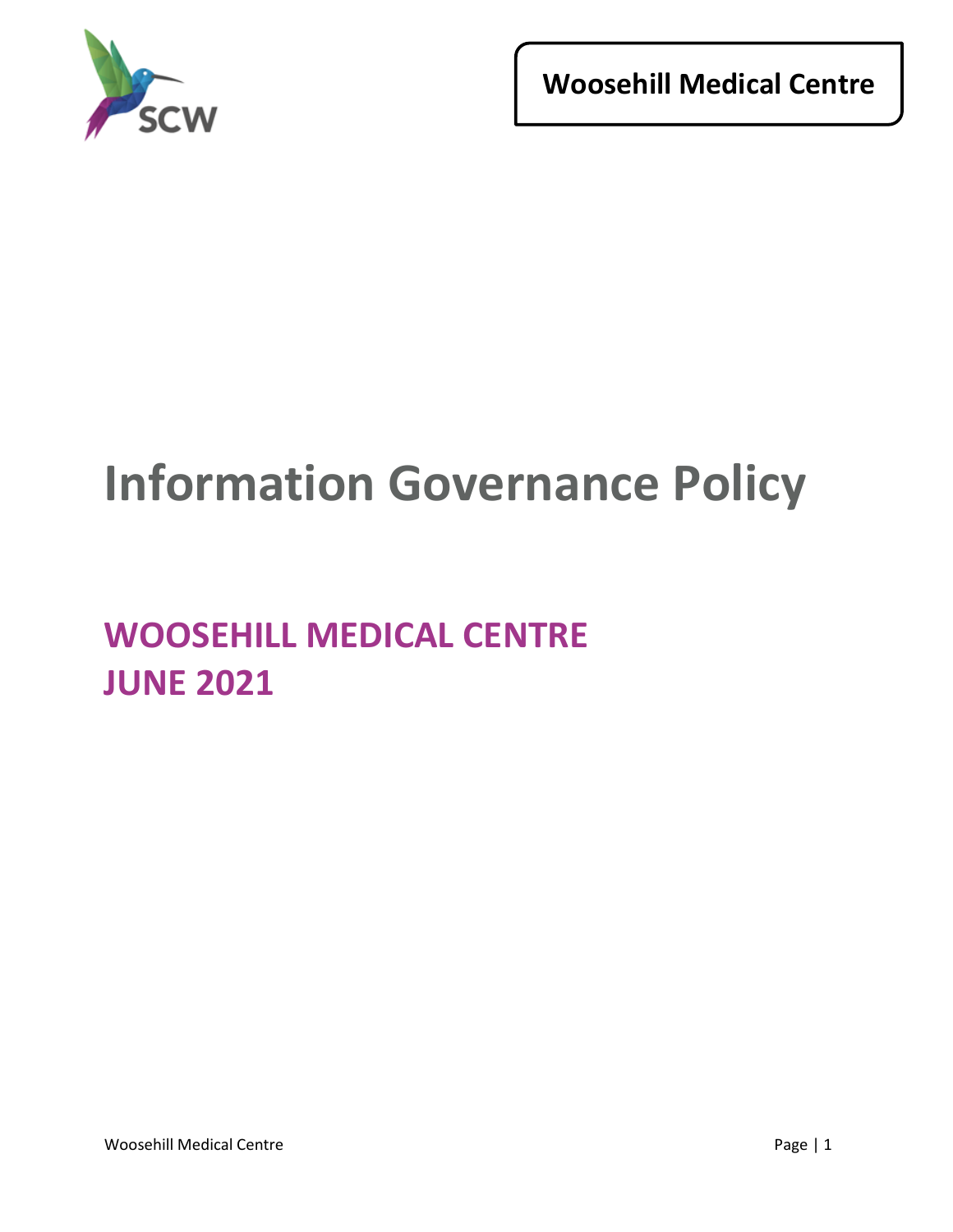# **Contents**

| 2. |                                                                                   |
|----|-----------------------------------------------------------------------------------|
|    |                                                                                   |
|    |                                                                                   |
|    |                                                                                   |
|    |                                                                                   |
|    |                                                                                   |
| 8. |                                                                                   |
|    |                                                                                   |
|    |                                                                                   |
|    |                                                                                   |
|    | Appendix A: Staff Guidance on Identifying and Reporting an Information Incident 9 |
|    |                                                                                   |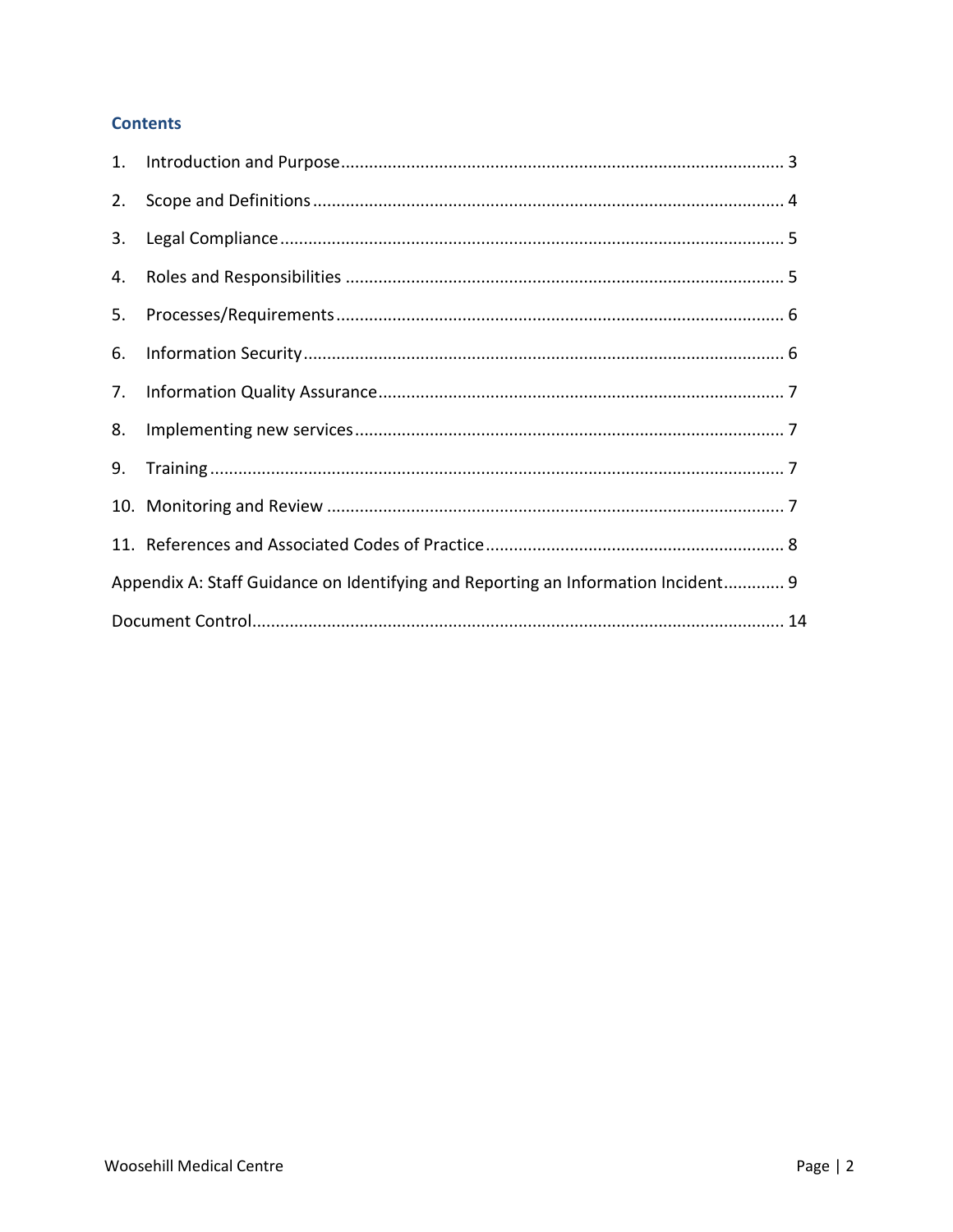

# <span id="page-2-0"></span>**1. Introduction and Purpose**

The role of the **Woosehill Medical Centre** (the Practice) is to deliver General Practitioner services to members of the public. In doing so, the Practice will uphold the NHS Constitution. This policy is important because it will help the people who work for the Practice to understand how to look after the information they need to do their jobs, and to protect this information on behalf of patients.

Information is a vital asset. It plays a key part in ensuring the efficient management of service planning, resources and performance management. It is therefore of paramount importance to ensure that information is efficiently managed, and that appropriate policies, procedures and management accountability and structures provide a robust governance framework for information management.

Information Governance looks at the way the NHS handles information about patients, staff, contractors and the healthcare provided, with particular consideration of personal and confidential information. Without access to information it would be impossible to provide quality healthcare and good corporate governance. A robust governance framework needs to be in place to manage this vital asset, providing a consistent way to deal with the many different information handling requirements including:

- Information Governance Management
- Confidentiality and Data Protection Legislation assurance
- Corporate Information assurance
- Information Security assurance
- Secondary Use assurance

The aims of this document are to maximise the value of practical assets by ensuring that information is:

- Held securely and confidentially
- Obtained fairly and efficiently
- Recorded accurately and reliably
- Used effectively and ethically
- Shared appropriately and lawfully

To protect the practice's information assets from all threats, whether internal or external, deliberate or accidental, the Practice will ensure that:

- Information will be protected against unauthorised access
- Confidentiality of information will be assured
- Integrity of information will be maintained
- Information will be supported by the highest quality data
- Regulatory and legislative requirements will be met
- Business continuity plans will be produced, maintained and tested
- Information security training will be available to all staff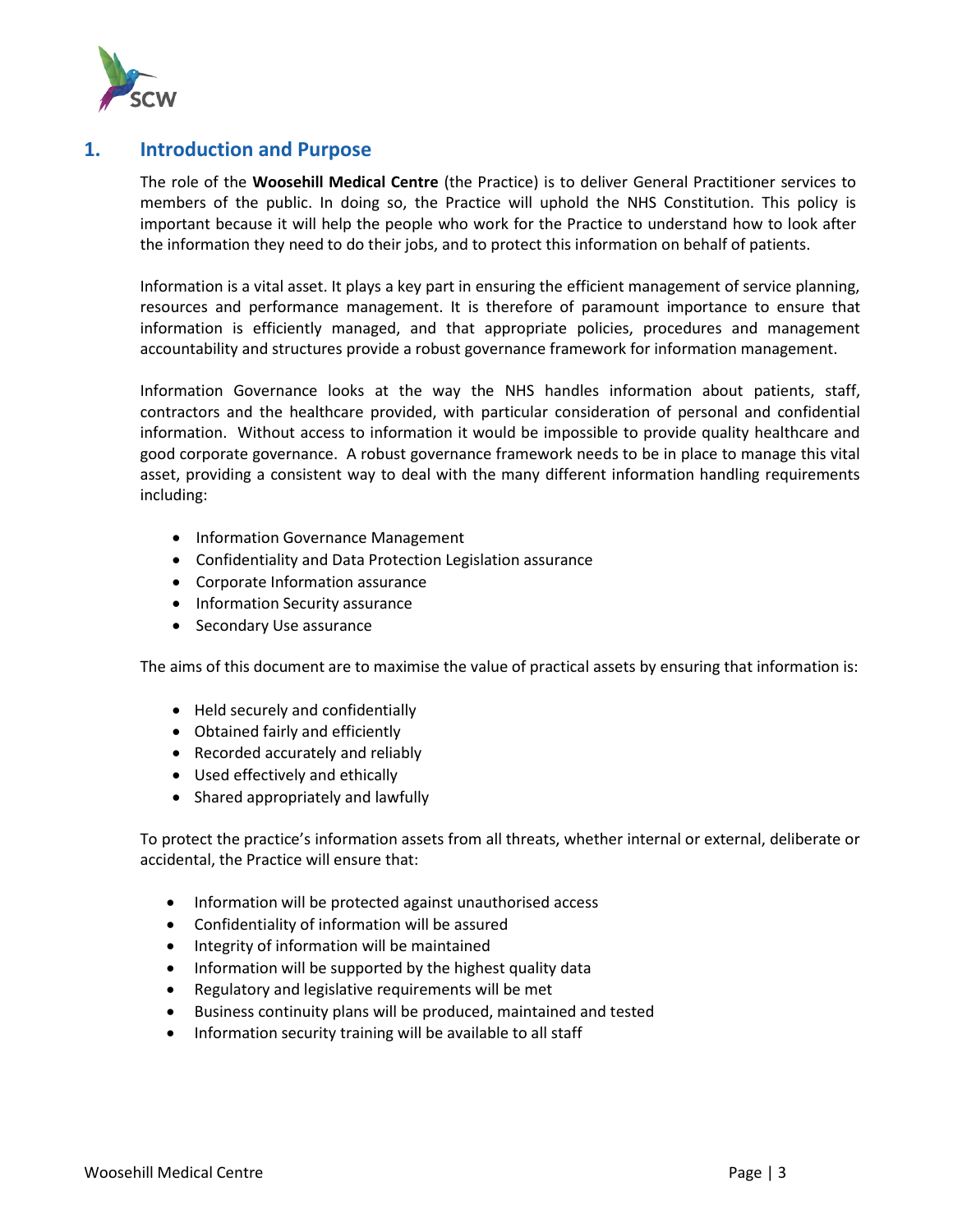

# <span id="page-3-0"></span>**2. Scope and Definitions**

#### **Scope**

The scope of this document covers:

- All permanent employees of the Practice and;
- Staff working on behalf of the Practice (this includes contractors, temporary staff, and secondees).

The Practice recognises the need for an appropriate balance between openness and confidentiality in the management and use of information. The Practice fully supports the principles of corporate governance and recognises its public accountability, but equally places importance on the confidentiality of, and the security arrangements to safeguard information. The Practice also recognises the need to share information in a controlled manner. The Practice believes that accurate, timely and relevant information is essential to deliver the highest quality health care. As such, it is the responsibility of managers and staff to ensure and promote the quality of information and to actively use information in decision making processes.

#### **Definitions**

In order to assist staff with understanding their responsibilities under this policy, the following types of information and their definitions are applicable in all relevant policies and documents.

| <b>Personal Data</b> | Any information relating to an identified or identifiable natural person ('data      |  |  |  |  |
|----------------------|--------------------------------------------------------------------------------------|--|--|--|--|
| (derived<br>from     | subject'); an identifiable natural person is one who can be identified, directly or  |  |  |  |  |
| the GDPR)            | indirectly, in particular by reference to an identifier such as a name, an           |  |  |  |  |
|                      | identification number, location data, an online identifier or to one or more         |  |  |  |  |
|                      | factors specific to the physical, physiological, genetic, mental, economic, cultural |  |  |  |  |
|                      | or social identity of that natural person                                            |  |  |  |  |
| 'Special             | 'Special Categories' of Personal Data is different from Personal Data and consists   |  |  |  |  |
| Categories'<br>of    | of information relating to:                                                          |  |  |  |  |
| <b>Personal Data</b> | (a) The racial or ethnic origin of the data subject                                  |  |  |  |  |
| (derived<br>from     | (b) Their political opinions                                                         |  |  |  |  |
| the GDPR)            | (c) Their religious beliefs or other beliefs of a similar nature                     |  |  |  |  |
|                      | (d) Whether a member of a trade union (within the meaning of the Trade Union         |  |  |  |  |
|                      | and Labour Relations (Consolidation) Act 1998                                        |  |  |  |  |
|                      | (e) Genetic data                                                                     |  |  |  |  |
|                      | Biometric data for the purpose of uniquely identifying a natural person<br>(f)       |  |  |  |  |
|                      | Their physical or mental health or condition<br>(g)                                  |  |  |  |  |
|                      | (h) Their sexual life                                                                |  |  |  |  |
| Personal             | Personal and Special Categories of Personal Data owed a duty of confidentiality      |  |  |  |  |
| <b>Confidential</b>  | (under the common law). This term describes personal information about               |  |  |  |  |
| Data                 | identified or identifiable individuals, which should be kept private or secret. The  |  |  |  |  |
|                      | definition includes dead as well as living people and 'confidential' includes        |  |  |  |  |
|                      | information 'given in confidence' and 'that which is owed a duty of confidence'.     |  |  |  |  |
|                      | The term is used in the Caldicott 2 Review: Information: to share or not to share    |  |  |  |  |
|                      | (published March 2013).                                                              |  |  |  |  |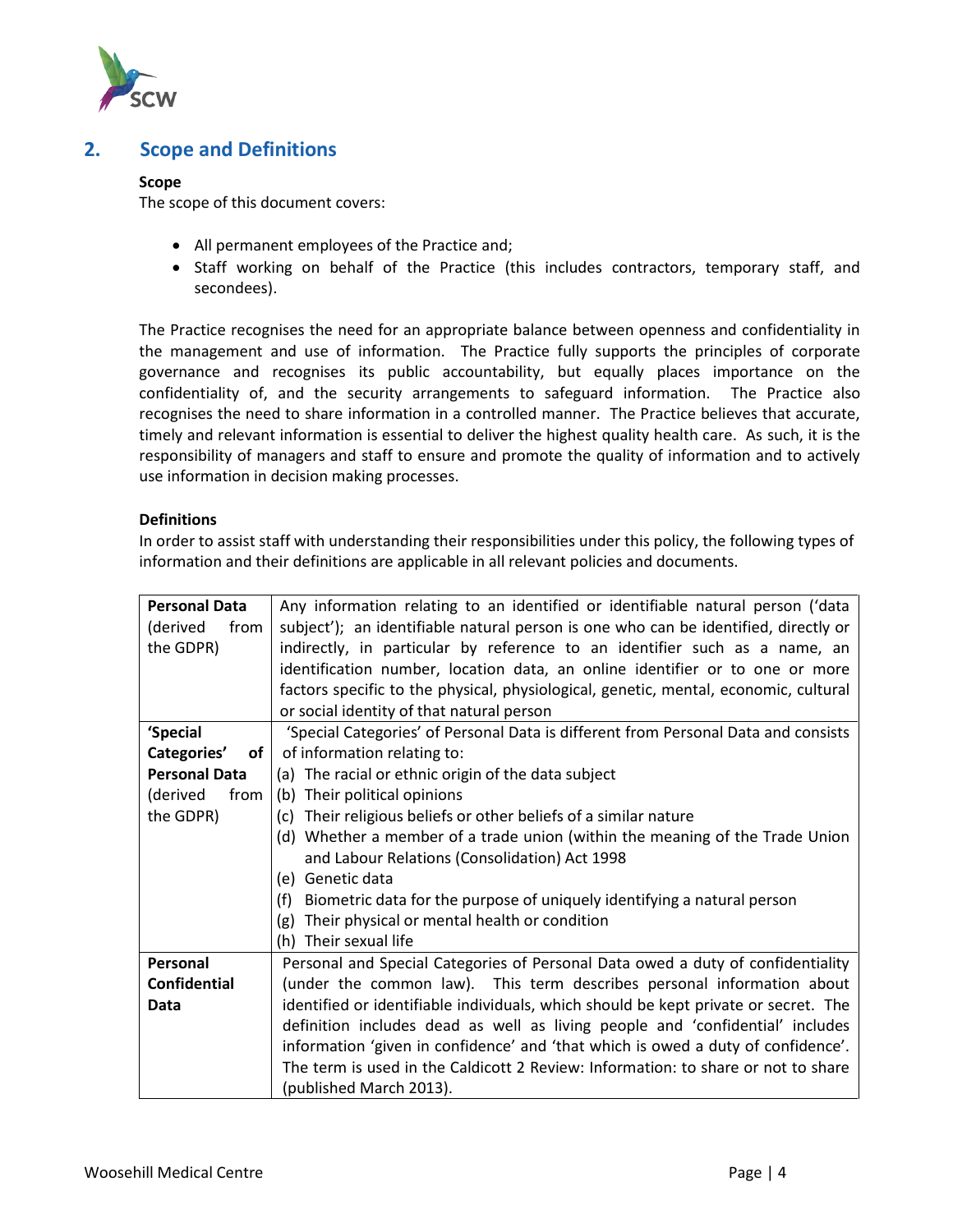

| <b>Commercially</b> |      | Business/Commercial information, including that subject to statutory or            |  |  |  |  |  |
|---------------------|------|------------------------------------------------------------------------------------|--|--|--|--|--|
| confidential        |      | regulatory obligations, which may be damaging to the Practice or a commercial      |  |  |  |  |  |
| <b>Information</b>  |      | partner if improperly accessed or shared. Also as defined in the Freedom of        |  |  |  |  |  |
|                     |      | Information Act 2000 and the Environmental Information Regulations.                |  |  |  |  |  |
| <b>Sensitive</b>    | Data | 'Sensitive Data' Data is different from Personal or Special Category data as it is |  |  |  |  |  |
| (Derived            | from | derived from Article 10 of the GDPR and is information relating to "data relating  |  |  |  |  |  |
| GDPR)               |      | to criminal convictions and offences or related security measures"                 |  |  |  |  |  |
|                     |      |                                                                                    |  |  |  |  |  |

# <span id="page-4-0"></span>**3. Legal Compliance**

The Practice regards all identifiable personal information as confidential except where national policy on accountability and openness requires otherwise.

The Practice will maintain policies to ensure compliance with Data Protection Legislation. This includes the General Data Protection Regulation (GDPR), the Data Protection Act (DPA) 2018, the Law Enforcement Directive (Directive (EU) 2016/680) (LED) and any applicable national Laws implementing them as amended from time to time.

In addition, consideration will also be given to all applicable Law concerning privacy, confidentiality, the processing and sharing of personal data including the Human Rights Act 1998, the Health and Social Care Act 2012 as amended by the Health and Social Care (Safety and Quality) Act 2015, the common law duty of confidentiality and the Privacy and Electronic Communications (EC Directive) Regulations.

The Practice when acting as a Controller, will identify and record a condition for processing, as identified by the GDPR under Articles 6 and 9 (where appropriate), for each activity it undertakes. When relying on Article 6, 1 (e) ' processing is necessary for the performance of a task carried out in the public interest or in the exercise of official authority vested in the Controller', the Practice will identify the official authority (legal basis) and record this on relevant records of processing.

# <span id="page-4-1"></span>**4. Roles and Responsibilities**

The Practice has a responsibility for ensuring that it meets its corporate and legal responsibilities and for the adoption of internal and external governance requirements. The Practice is also responsible for ensuring that sufficient resources are provided to support the requirements of the policy.

#### **Senior Practice Management Team**

It is the role of the Senior Practice Management Team to define the Practice policy in respect of Information Governance, taking into account legislative and NHS requirements. The Senior Practice Management Team is also responsible for:

- ensuring that sufficient resources are provided to support the requirements of the policy
- appropriate mechanisms are in place to support service delivery and continuity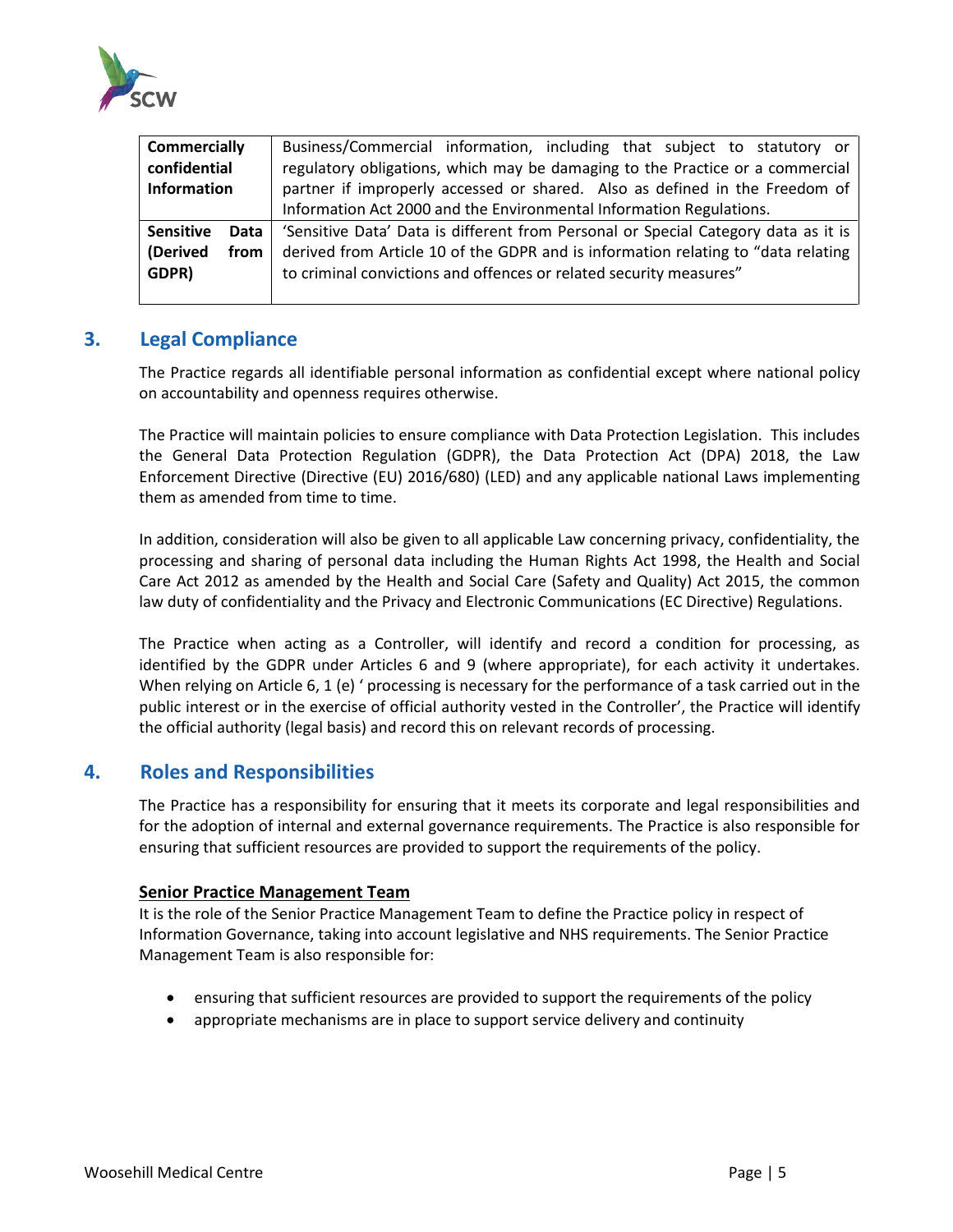

#### **Practice Information Governance Manager or responsible person**

The IG Manager is responsible for overseeing day to day Information Governance issues; developing and maintaining policies, standards, procedures and guidance; coordinating Information Governance in the Practice and raising awareness of Information Governance.

All staff have responsibility for complying with this policy and with Data Protection Legislation; the following roles have specific responsibilities:

#### **Caldicott Guardian**

The Caldicott Guardian is the person within the Practice with overall responsibility for protecting the confidentiality of personal data and special categories of personal data (described as Personal Confidential Data (PCD)) in the Caldicott 2 report, and for ensuring it is shared appropriately and in a secure manner. This role has the responsibility to advise the Practice on confidentiality issues.

#### **Data Protection Officer**

The Data Protection Officer (DPO) is the person that has been identified within the Practice that has the responsibilities as set out in the GDPR guidance. This includes monitoring compliance with IG legislation, providing advice and recommendations on Data Protection Impact Assessments, giving due regard to the risks associated with the processing of data undertaken by the practice and acting as the contact point with the ICO.

# <span id="page-5-0"></span>**5. Processes/Requirements**

The Practice will ensure that it meets its national requirements in respect of its submission of the annual self-assessment Data Security and Protection Toolkit (DSPT).

Non-confidential information about the Practice and its services will be available to the public through a variety of media.

The Practice will maintain policies to ensure compliance with the Freedom of Information Act.

The Practice will maintain clear procedures and arrangements for handling requests for information from the public. Please refer to the Practice's Subject Access Request Policy in accordance with the General Data Protection Regulation (GDPR) and the Data Protection Act (DPA) 2018.

The Practice will maintain policies to ensure compliance with the Records Management Code of Practice for Health and Social Care (2016). Please refer to The Practice Records Management Policy.

# <span id="page-5-1"></span>**6. Information Security**

The Practice will maintain policies for the effective and secure management of its information assets and resources.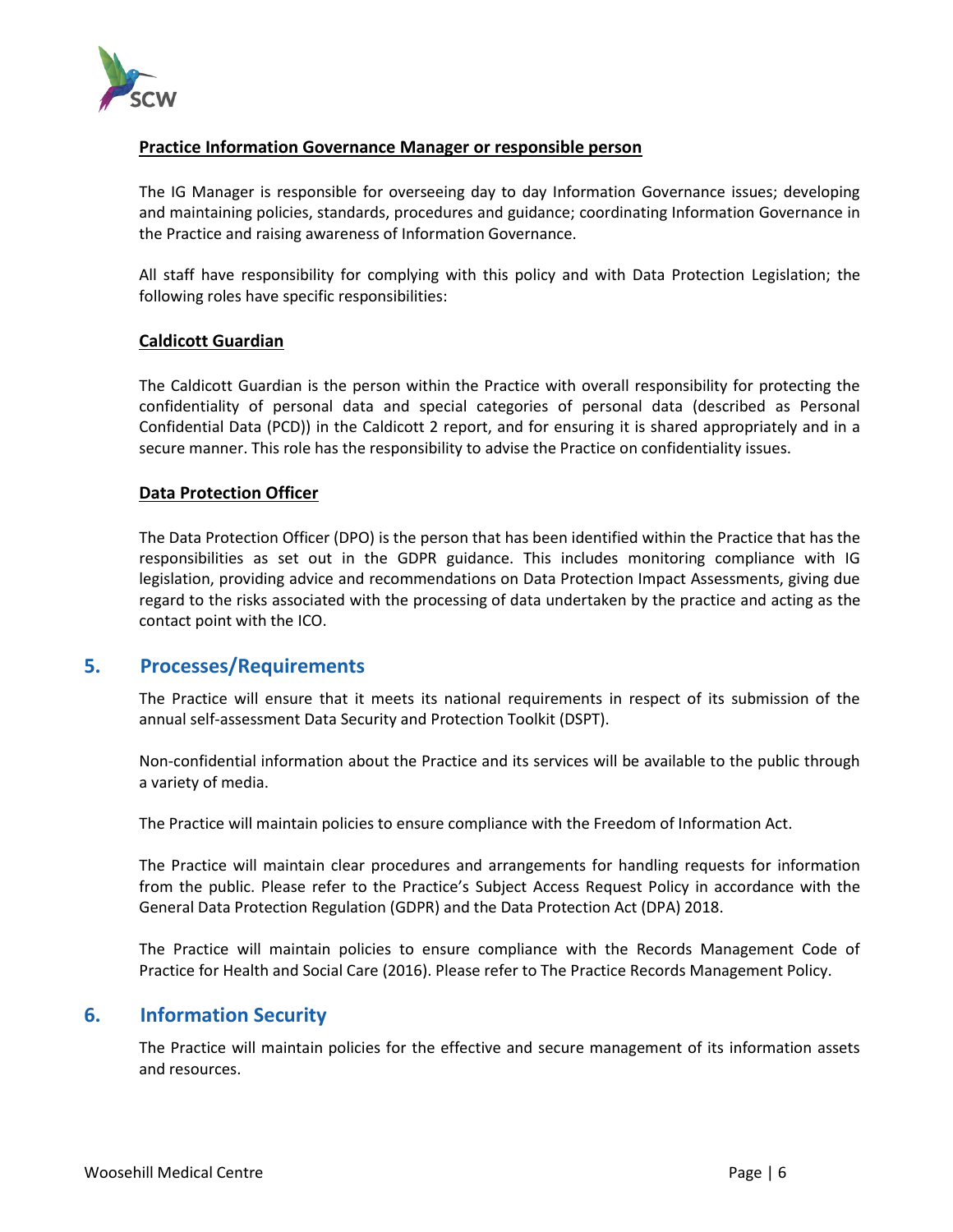

The Practice will promote effective confidentiality and security practice to its staff through policies, procedures and training. [Please refer to the Practice Information Security, Remote Working and Portable Devices and Network Security policies].

The Practice will adhere to the NHS Digital Guide to the Notification of Data Security and Protection Incidents and as part of this, will review and maintain incident reporting procedures and monitor and investigate all reported instances of actual or potential breaches. Under Data Protection Legislation, where an incident is likely to result in a risk to the rights and freedoms of the Data Subject/individuals the Information Commissioner's Office (ICO) must be informed no later than 72 hours after the practice becomes aware of the incident. Please refer to The Practice Incident Reporting Policy.

# <span id="page-6-0"></span>**7. Information Quality Assurance**

The Practice will maintain policies and procedures for information quality assurance and the effective management of records.

The Practice will undertake or commission annual assessments and audits of its information quality and records management arrangements. Staff are expected to take ownership of, and seek to improve, the quality of information within the Practice. Wherever possible, information quality should be assured at the point of collection.

Data standards will be set through clear and consistent definition of data items, in accordance with national standards.

# <span id="page-6-1"></span>**8. Implementing new services**

The Data Protection Officer should be consulted during the design phase of any new service, process or information asset and contribute to the statutory Data Protection Impact Assessment (DPIA) process when new processing of personal data or special categories of personal data is being considered. Responsibilities and procedures for the management and operation of all information assets should be defined and agreed by the Senior Practice Management Team.

All staff members who may be responsible for introducing changes to services, processes or information assets must be effectively informed about the requirement to complete a statutory DPIA.

The Practice will maintain a DPIA process that includes an approved template, guidance and supporting checklists.

# <span id="page-6-2"></span>**9. Training**

All new starters to the Practice inclusive of temporary, bank staff and contractors must undertake Data Security induction training via an approved training platform to evidence compliance with the Data Protection Legislation and the DSPT assertions as part of the induction process. Extra training will be given to those dealing with requests for information. A register will be maintained of all staff who have completed the annual data security online training.

# <span id="page-6-3"></span>**10. Monitoring and Review**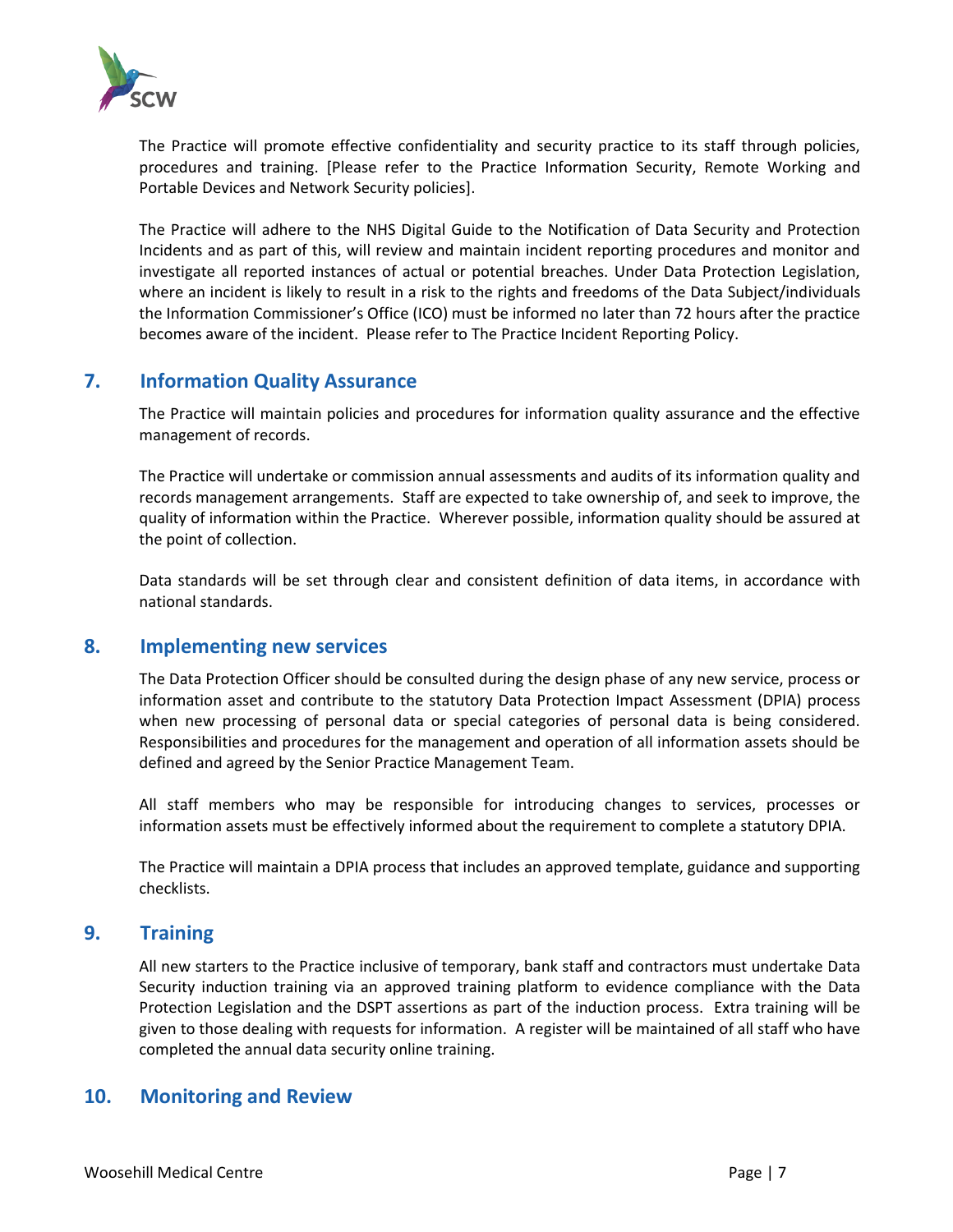

This policy will be monitored by **Jane Jacques Operations Manager** to ensure any legislative changes that occur before the review date are incorporated.

Compliance with Practice policies is stipulated in staff contracts of employment. If staff members are unable to follow Practice policies or the policy requirements cannot be applied in a specific set of circumstances, this must be immediately reported to the Line Manager, who should take appropriate action. Any non-compliance with Practice policies or failure to report non-compliance may be treated as a disciplinary offence.

This policy will be reviewed **annually** by the **Operations Manager - Jane Jacques**, or sooner if required by law.

# <span id="page-7-0"></span>**11. References and Associated Codes of Practice**

- [NHS Digital Codes of Practice](https://digital.nhs.uk/codes-of-practice-handling-information/confidential-information)
- [Department of Health Code of Practice](https://www.gov.uk/government/publications/confidentiality-nhs-code-of-practice)
- [CQC Code of Practice](http://www.cqc.org.uk/sites/default/files/20160906%20Code%20of%20practice%20on%20CPI%202016%20FINAL.pdf)
- [Health and Social Care \(Safety and Quality\) Act 2015](http://www.legislation.gov.uk/ukpga/2015/28/contents/enacted)
- [NHS England Policy](https://www.england.nhs.uk/publication/confidentiality-policy/)
- All Practice policies, procedures and guidance relating to the management and processing of information within the organization

#### **END of POLICY**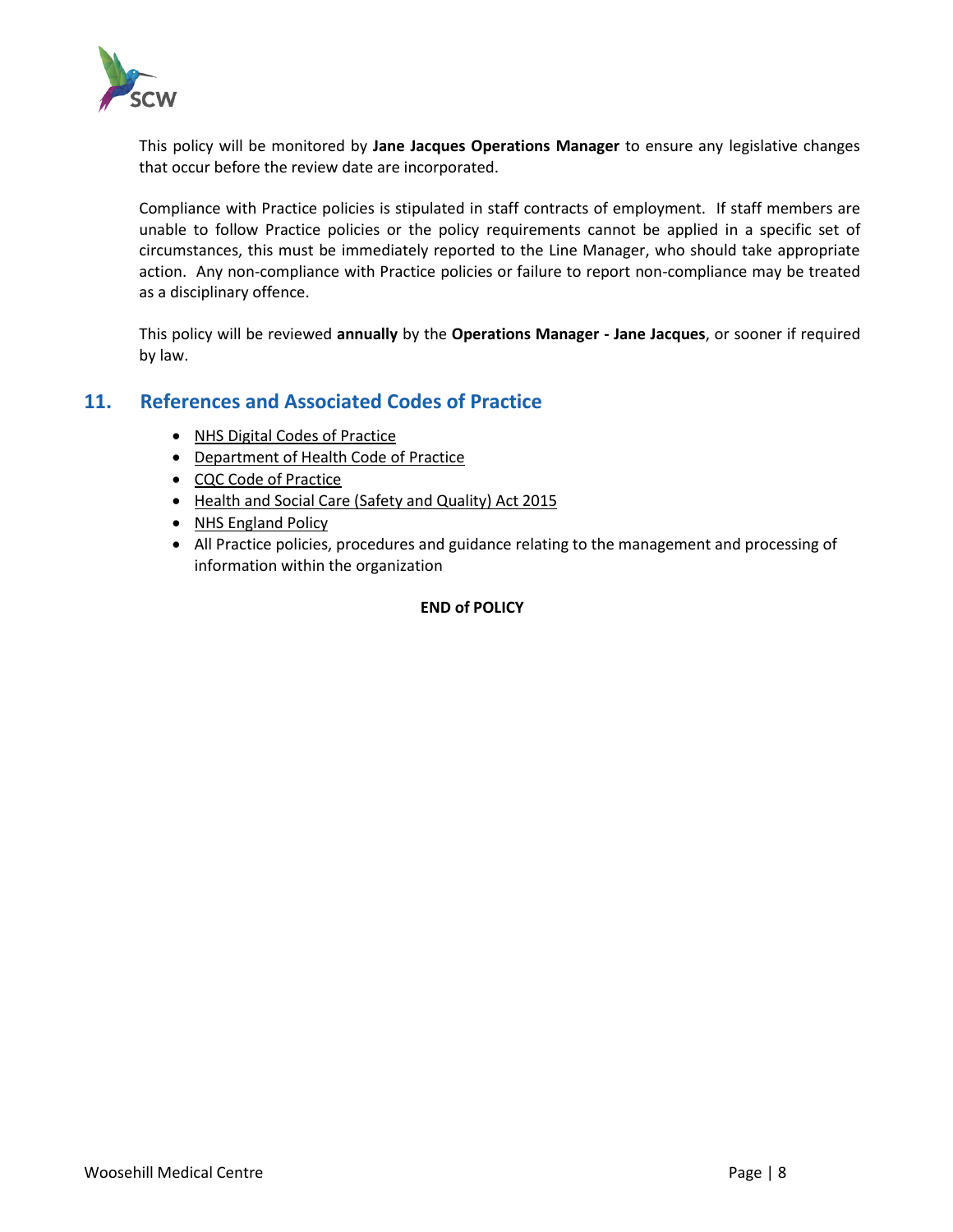

# <span id="page-8-0"></span>**Appendix A: Staff Guidance on Identifying and Reporting an Information Incident**

This guidance applies to all staff including permanent, temporary and contract staff.

All incidents must be reported to your line manager immediately once you become aware of the incident. The Data Protection Officer should as a minimum be informed within 24 hours or 1 working day of you becoming aware of the incident.

Where an incident occurs out of business hours the IG manager or practice manager should be informed immediately the practice is open. This will ensure that action is taken to inform the appropriate contacts within 72 hours of becoming aware of the incident.

#### **What should you report?**

There are three types of breaches defined under the Article 29 Working Party which informed the drafting of the General Data Protection Regulation (GDPR):

➢ **Confidentiality breach** - unauthorised or accidental disclosure of, or access to personal data

Example - Infection by ransomware (malicious software which encrypts the controller's data until a ransom is paid) could lead to a temporary loss of availability if the data can be restored from backup. However, a network intrusion still occurred, and notification could be required if the incident is qualified as confidentiality breach (i.e. personal data is accessed by the attacker) and this presents a risk to the rights and freedoms of individuals. If the attacker has not accessed personal data the breach would still represent an availability breach and require notification if the potential for a serious impact on the rights and freedoms of the individual.

➢ **Availability breach** - unauthorised or accidental loss of access to, or destruction of, personal data

Example - In the context of a hospital, if critical medical data about patients are unavailable, even temporarily, this could present a risk to individuals' rights and freedoms; for example, operations may be cancelled. This is to be classified as an availability breach.

➢ **Integrity breach** - unauthorised or accidental alteration of personal data

Example - Where a health or social care record has an entry in the wrong record (misfiling) and has the potential of significant consequences it will be considered an integrity breach. For example, a 'do not resuscitate' notice on the wrong patient record may have the significant consequence of death whilst an entry recording the patient blood pressure may not have the same significant result.

Here are some more examples of information incidents that should be reported:

• *You identify that a record has been accessed inappropriately, this could be a staff member accessing their own, a family members or associates record;*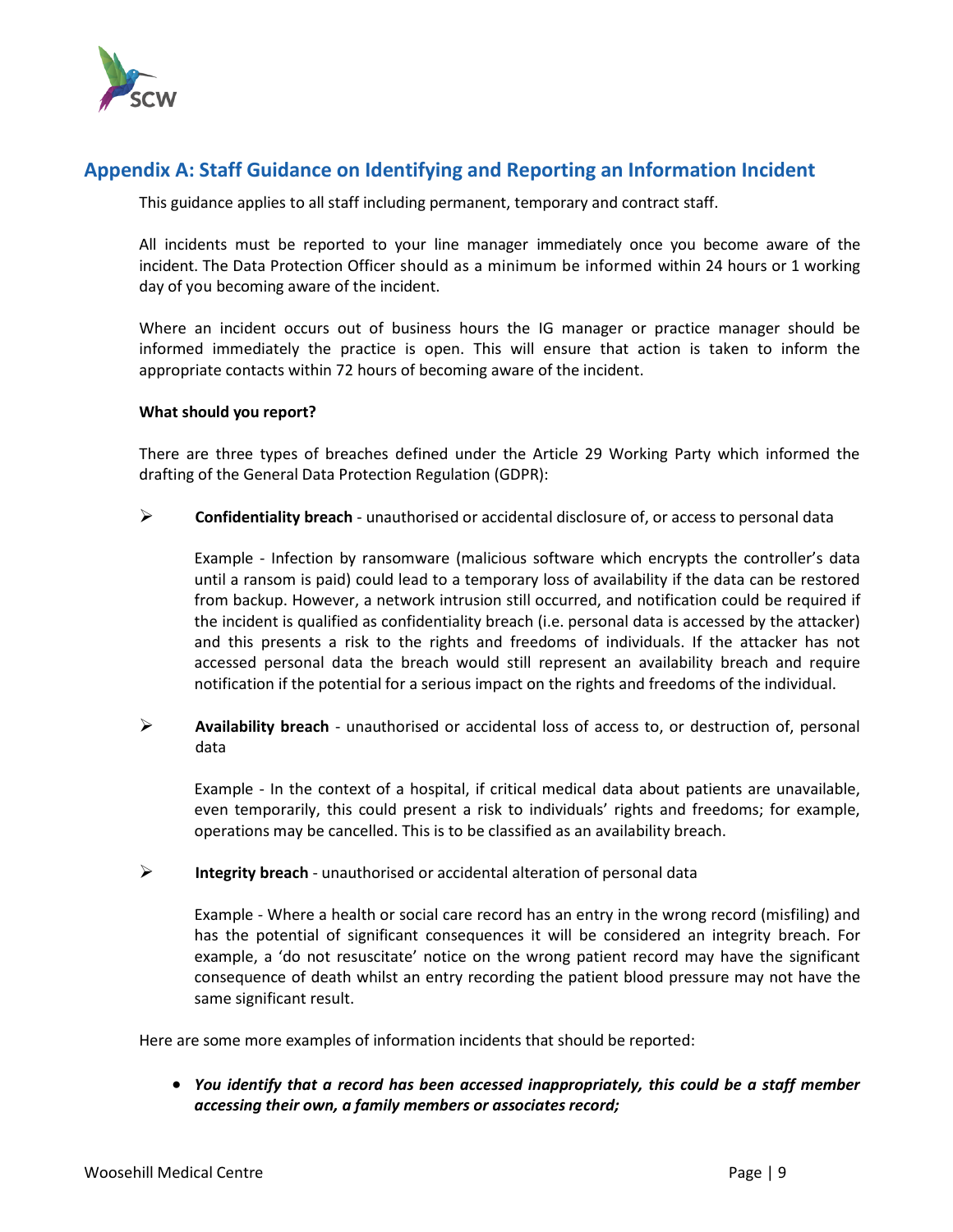

- *You Identify or are informed that a document, this could be email, prescription or letter, that was thought to have been sent/given to an unintended recipient had been received by an unknown recipient or organisation;*
- *You find confidential waste in a 'normal' waste bin;*
- *You lose or temporarily misplace a mobile computing device or mobile phone that may have personal information on it;*
- *Information has been given to someone who should not have access to it – verbally, in writing or electronically;*
- *A computer database has been accessed using someone else's authorisation e.g. someone else's user id and password;*
- *A secure area has been accessed using someone else's swipe card or pin number when not authorised to access that area;*
- *A PC and/or programmes aren't working correctly – potentially because the device may have a virus;*
- *A confidential or sensitive e-mail has been sent to an unintended recipient or 'all staff' by mistake;*
- *A colleague's password has been written down on a 'post-it' note and found by someone else;*
- *A physical security breach ('break in') to the organisation is discovered;*
- *A phishing email has been received*
- *A Website has suffered from defacement*

#### **What happens next?**

The incident will be investigated by the Practice IG Manager but can be supported to do this by other organisations. The Practice retains the legal obligation to report and investigate incidents.

Where an incident involves data or information that is processed by an organisation on behalf of the Practice, the DPO for the Controller should be informed by the Processor of the potential breach and in addition to providing support for any necessary notification to third parties, agree an appropriate investigation plan. The same must apply where Data Sharing Agreements are in place and notification of potential breaches to agreement partners' forms part of each organisation's obligations under that agreement.

The purpose of an incident investigation is to:

- Carry out a root cause analysis in order to establish what actually happened and what actions and recommendations are needed to be taken to prevent reoccurrence;
- To identify whether any deficiencies in the application of Practice policies or procedures and/or Practice arrangements for confidentiality and data protection contributed to the incident;
- Determine whether a human error has occurred, but not to allocate blame;
- Decide whether to notify the data subject. This decision will be made by the Caldicott Guardian on the recommendation of the Data Protection Officer;
- In some cases the investigation may identify whether any disciplinary processes may need to be invoked.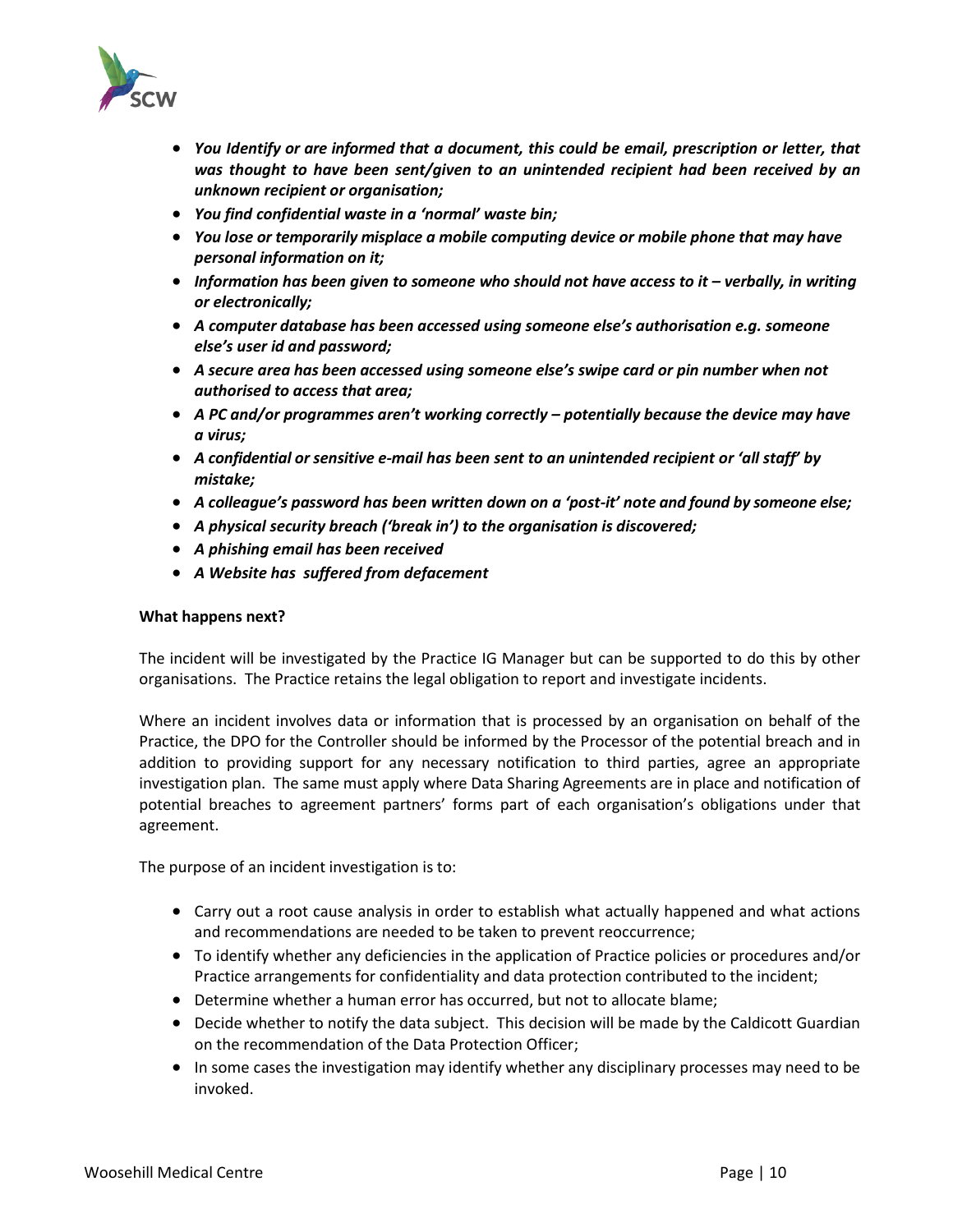

#### **Assessing the severity of an incident**

An initial assessment of the incident will be made using the NHS Digital Data Security and Protection Incident Reporting tool.

Notifiable breaches are those that are **likely** to result in a high risk to the rights of freedoms of the individual (data subject). The scoring matrix used in the reporting tool has been designed to identify those breaches that meet the threshold for notification.

The factors for assessing the severity level of incidents are determined by:

• the potential **impact** or significance of the adverse **effect** on individuals graded from 1 (lowest) to 5 (highest):

|    | No. Effect                                                                                                                          | <b>Description</b>                                                                                                                                                                                                                                                                         |
|----|-------------------------------------------------------------------------------------------------------------------------------------|--------------------------------------------------------------------------------------------------------------------------------------------------------------------------------------------------------------------------------------------------------------------------------------------|
| 11 | No adverse effect                                                                                                                   | There is absolute certainty that no adverse effect can arise from the breach                                                                                                                                                                                                               |
| 2  | Potentially some minor<br>adverse effect or any<br>incident involving<br>vulnerable groups<br>even if no adverse<br>effect occurred | A minor adverse effect must be selected where there is no absolute certainty.<br>A minor adverse effect may be the cancellation of a procedure but does not<br>involve any additional suffering. It may also include possible inconvenience to<br>those who need the data to do their job. |
| 3  | <b>Potentially Some</b><br>adverse effect                                                                                           | An adverse effect may be release of confidential information into the public<br>domain leading to embarrassment or it prevents someone from doing their job<br>such as a cancelled procedure that has the potential of prolonging suffering<br>but does not lead to a decline in health.   |
| 14 | Potentially Pain and<br>suffering/financial loss                                                                                    | There has been reported suffering and decline in health arising from the<br>breach or there has been some financial detriment occurred. Loss of bank<br>details leading to loss of funds. There is a loss of employment.                                                                   |
| 5  | Death/catastrophic<br>event.                                                                                                        | A person dies or suffers a catastrophic occurrence                                                                                                                                                                                                                                         |

• the **likelihood** that adverse effect has occurred graded from 1 (non-occurrence) to 5 (occurred):

|              | No. Likelihood                                                       | <b>Description</b>                                                                                                                          |
|--------------|----------------------------------------------------------------------|---------------------------------------------------------------------------------------------------------------------------------------------|
| 11           | Not occurred                                                         | There is absolute certainty that there can be no adverse effect. This may<br>involve a reputable audit trail or forensic evidence           |
| $\mathsf{2}$ | involving vulnerable<br>groups even if no<br>adverse effect occurred | Not likely or any incident In cases where there is no evidence that can prove that no adverse effect has<br>occurred this must be selected. |
| 13           | Likely                                                               | It is likely that there will be an occurrence of an adverse effect arising from the<br>breach.                                              |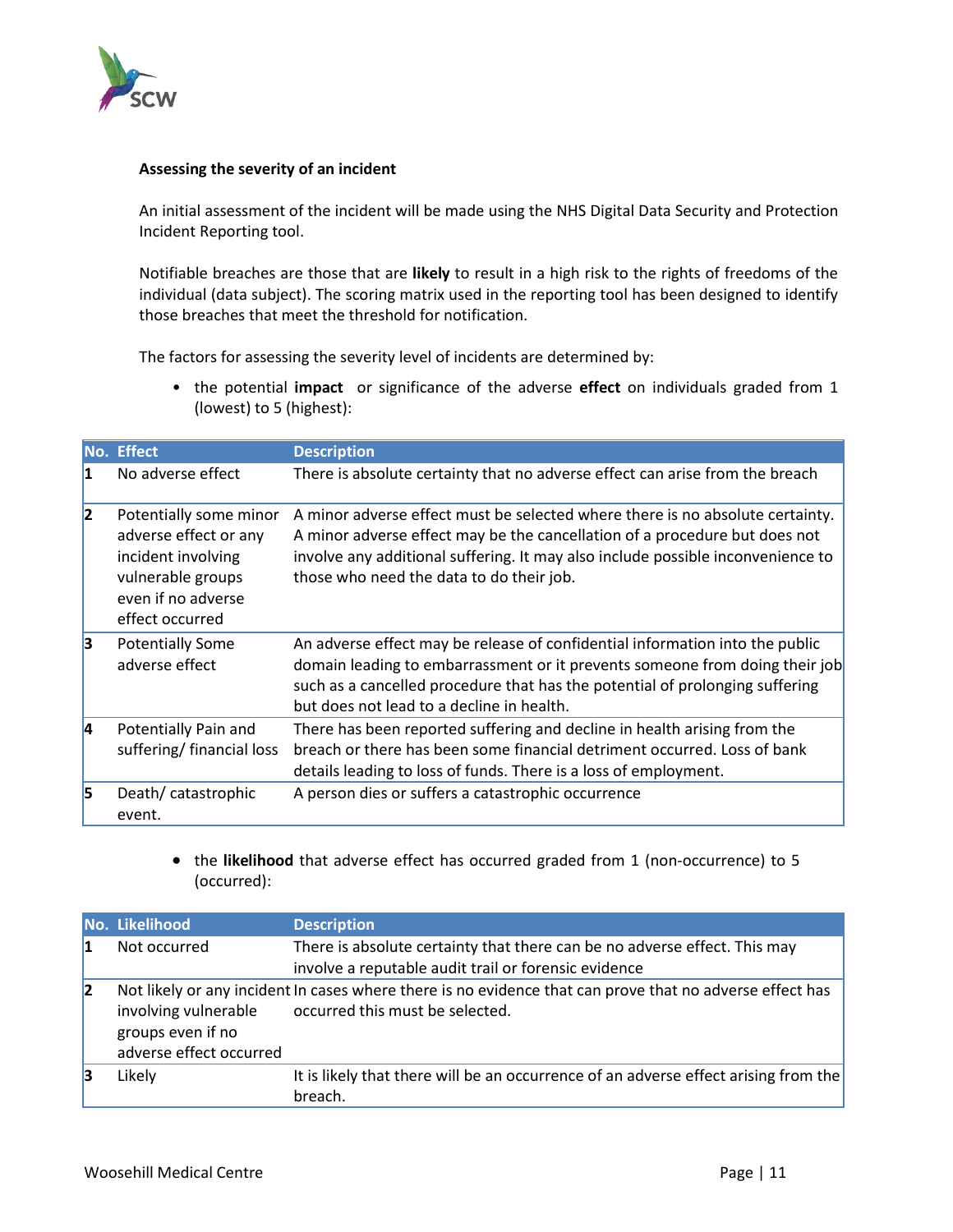

| 4 | Highly likely | There is almost certainty that at some point in the future an adverse effect will |
|---|---------------|-----------------------------------------------------------------------------------|
|   |               | happen.                                                                           |
|   | Occurred      | There is a reported occurrence of an adverse effect arising from the breach.      |

|        | Catastrophic         | 5              | 5                                   | Occurred      | 10             |                       | 15             | 20<br><b>DHSC &amp; ICO</b> | 25        |
|--------|----------------------|----------------|-------------------------------------|---------------|----------------|-----------------------|----------------|-----------------------------|-----------|
|        | Serious              | 4              | $\overline{4}$                      |               | 8              |                       | 12             | 16                          | 20        |
| Impact | Adverse              | З              | $\mathbf{3}$                        |               | 6              | An Impact is unlikely | $\overline{9}$ | 12<br><b>ICO</b>            | <b>15</b> |
|        | Minor                | $\overline{2}$ | $\overline{2}$                      | No Impact has | $\overline{4}$ |                       | 6              | $\overline{\mathbf{8}}$     | 10        |
|        | No adverse<br>effect | $\mathbf{1}$   | $\mathbf{1}$                        |               | $\overline{2}$ |                       | 3              | $\overline{4}$              | 5         |
|        |                      |                | $\mathbf{1}$                        |               | $\overline{2}$ |                       | 3              | 4                           | 5         |
|        |                      |                | <b>Not</b><br>Occurred              |               | Not Likely     |                       | Likely         | High<br>Likely              | Occurred  |
|        |                      |                | <b>Likelihood Harm has Occurred</b> |               |                |                       |                |                             |           |

Sensitivity factors have been incorporated into the grading scores and where a non ICO notifiable personal data breach involves one of the following categories of data, the breach assessment must start at 'minor impact' and 'harm not likely' scoring it at  $2 \times 2 = 4$ . It will only be reportable to the ICO where further assessment increases along the likelihood of harm axis i.e. scores of 6 and above:

- Vulnerable children
- Vulnerable adults
- Criminal convictions/prisoner information including the alleged commission of offences by the data subject or proceedings for an offence committed or alleged to have been committed by the data subject or the disposal of such proceedings, including sentencing
- Special characteristics listed in the Equality Act 2010 where not explicitly listed in this guidance and it could potentially cause discrimination against such a group or individual
- Communicable diseases as defined by public health legislation
- Sexual health
- Mental health
- Special Categories of personal data

Under the following circumstances, notification may not be necessary:

- Encryption Where the personal data is protected by means of encryption.
- 'Trusted' partner where the personal data is recovered from a trusted partner organisation. The controller may have a level of assurance already in place with the recipient so that it can reasonably expect that party not to read or access the data sent in error, and to comply with its instructions to return it. Even if the data has been accessed, the controller could still possibly trust the recipient not to take any further action with it and to return the data to the controller promptly and to co-operate with its recovery. In such cases, this may be factored into the risk assessment the IG manager carries out following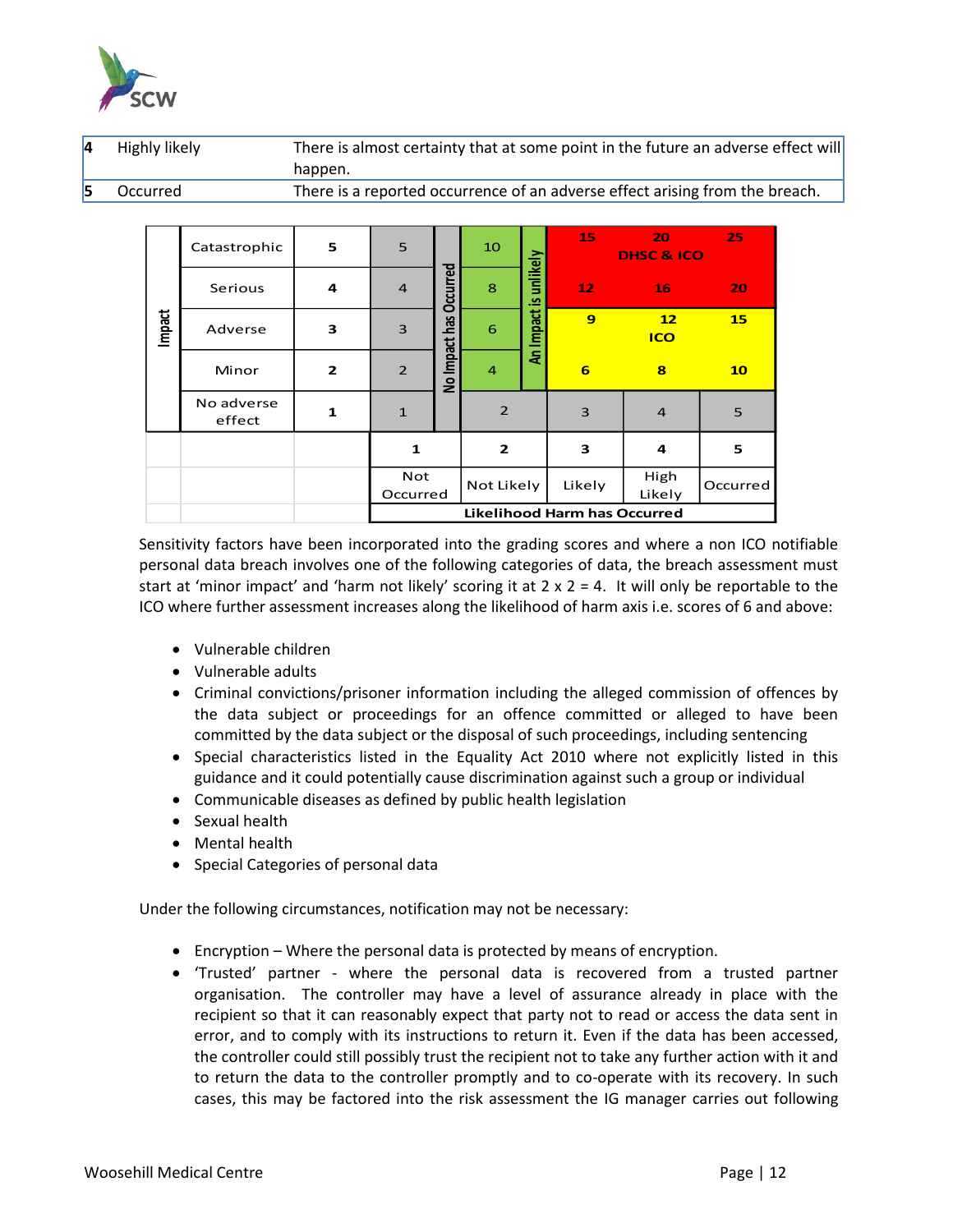

the breach – the fact that the recipient is trusted may eradicate the severity of the consequences of the breach but does not mean that a breach has not occurred. However, this in turn may remove the likelihood of risk to individuals, thus no longer requiring notification to the supervisory authority, or to the affected individuals. Again, this will depend on case-by-case basis. Nevertheless, the controller still has to keep information concerning the breach as part of the general duty to maintain records of breaches.

• Cancel the effect of a breach - where the IG manager is able to null the effect of any personal data breach.

#### **Assessing the risk to the rights and freedoms of a data subject**

The GDPR gives interpretation as to what might constitute a high risk to the rights and freedoms of an individual. This may be any breach which has the potential to cause one or more of the following:

- Loss of control of personal data
- Limitation of rights
- Discrimination
- Identity theft
- Fraud
- Financial loss
- Unauthorised reversal of pseudonymisation
- Damage to reputation
- Loss of confidentiality of personal data protected by professional secrecy
- Other significant economic or social disadvantage to individuals

#### **Internal Reporting**

Any information incident that takes place that is not reportable to the ICO will still be included in reports circulated to the Senior Practice Information Governance Team. These are primarily for staff awareness and to identify trends in minor incidents.

IG incident reports will also be presented to the relevant senior staff in order to provide assurance that appropriate controls are in place and that IG risks are managed effectively.